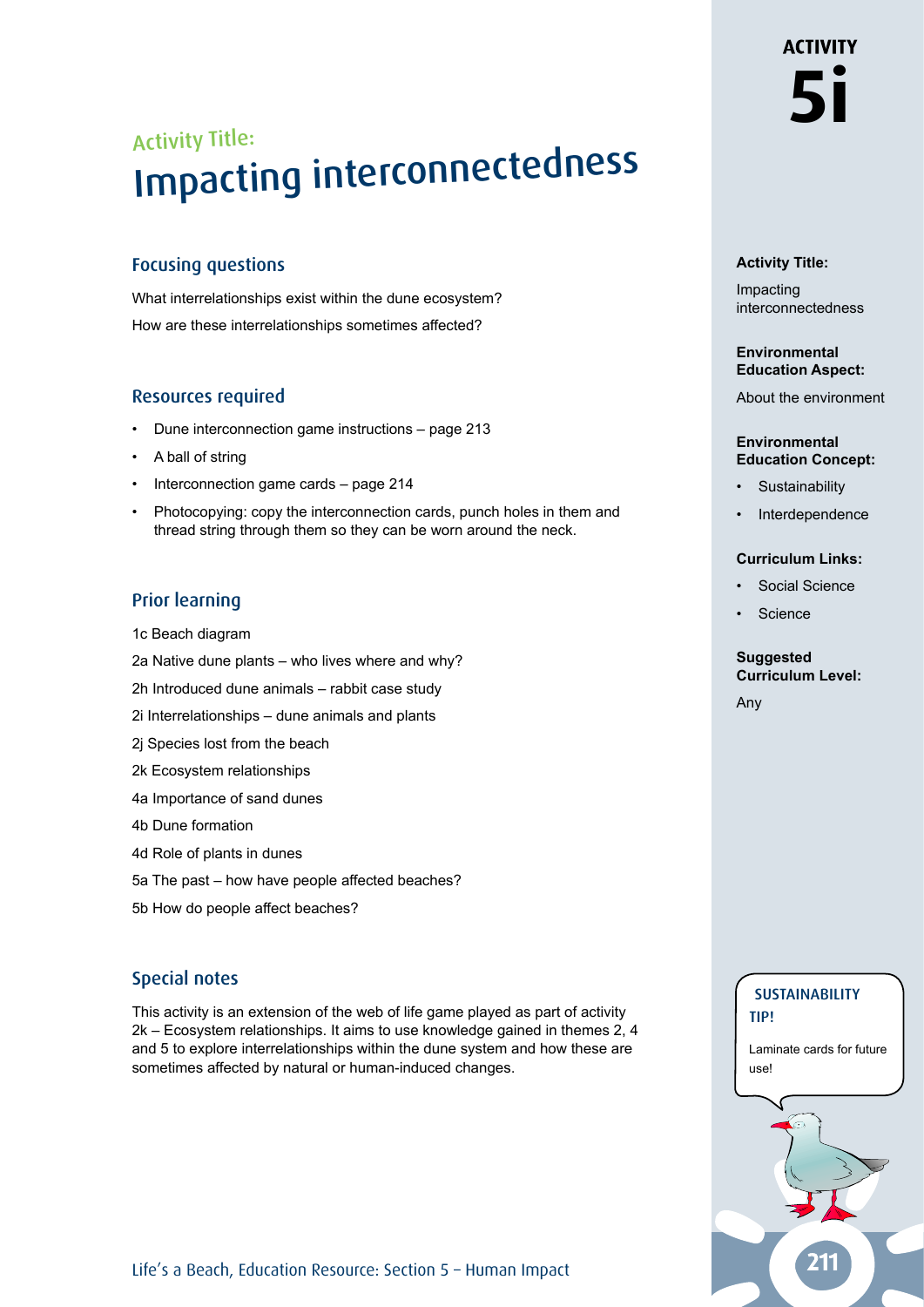#### Method

- 1 The objective of this activity is to explore the interrelationships that exist amongst the dune system. How these interrelationships are sometimes interrupted or affected by natural or human induced factors. The activity explores relationships between different animals and plants (biotic components of the system). It also explores the relationships between biotic and abiotic components (such as sand, wind, sun…) of the dune ecosystem.
- 2 As a revision or review exercise, brainstorm as a group to create a list of biotic (animals and plants) and abiotic (physical non-biological) components of the beach/dune environment. Brainstorm together what has been learned so far about some of the relationships that exist between these different components.
- 3 Play the dune interconnection game.
- 4 Reflect on the implications of taking away, damaging or increasing different components of the system. For example: adding more rabbits, removing or adding more pīngao, increasing waves due to global warming etc.
- 5 Reflection: Do you agree with this statement? Why or why not?
	- Ko ngā takutai moana, ko ngā taipū, ko tātau, raranga tahi kau ana The coastal strip, the dunes, and us, woven inextricably together.

#### Possible next steps

• 6a Reducing human impacts – a brainstorm activity looking at what individuals, groups and communities can do to reduce impacts and enhance the beach environment?

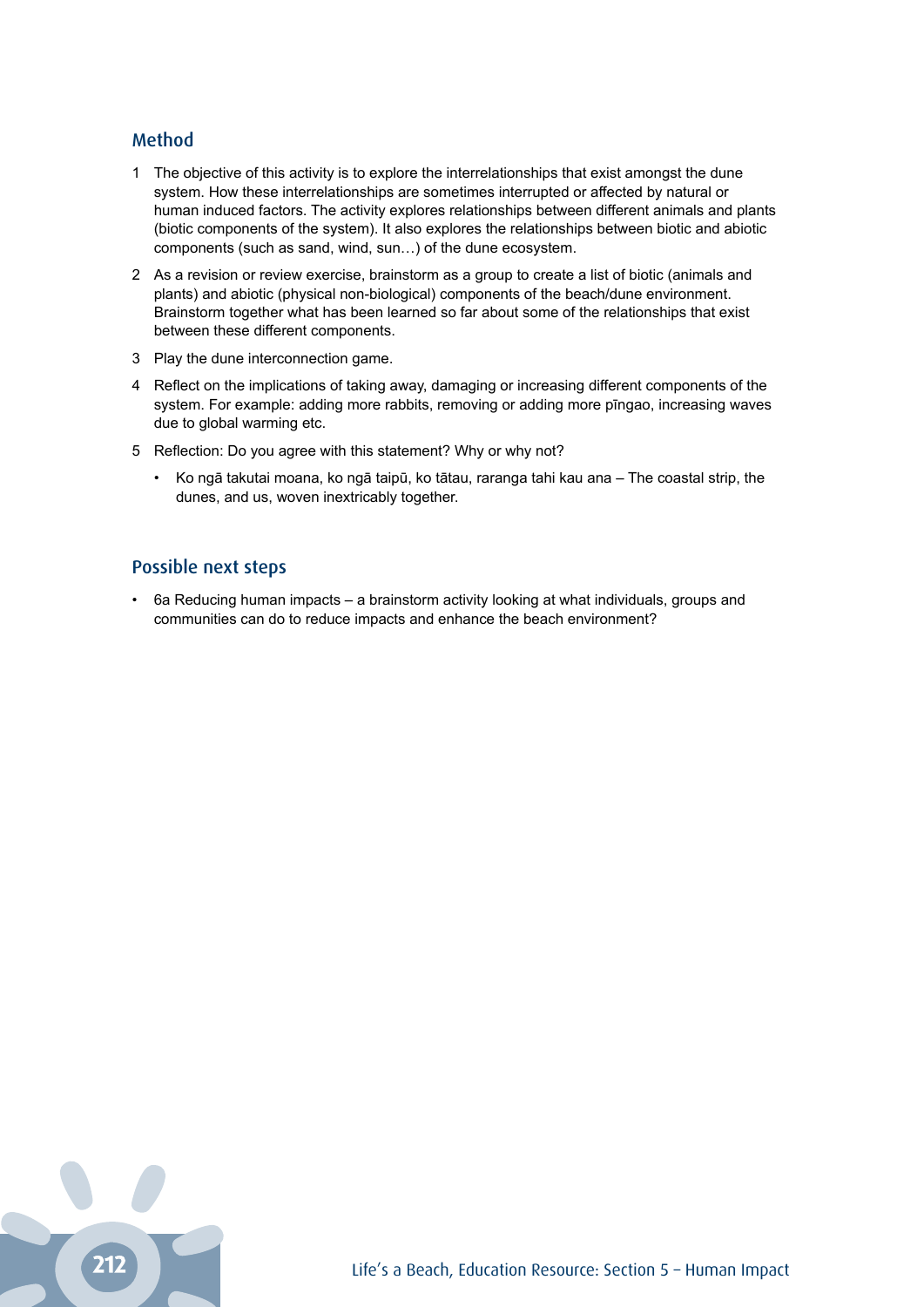# Dune interconnection game instructions

### What you will need:

- A large group
- A ball of string
- Interconnection cards with the name or picture of items from the sand dune/beach environment. You may wish to create your own cards or use the ones on the following page.
- Punch a hole in the card and thread string through it so cards can be hung from the neck.

### How to play the game:

- The group forms a circle (ideally at the beach near the sand dunes).
- Hand out one card per student. The student 'becomes' the card's subject.
- On the first round, introduce 'yourself' around the circle, such as I am sand.
- On the second round, give the ball of string to one person. That person names a feature they connect with and passes the string to the person holding that particular card. How you connect could be something you give or something you get. For example, pīngao provides dotterel with shelter or pōhuehue provides pōhutukawa with good soil to grow or waves take sand for building offshore sand bars or people remove sand by mining…
- Start slowly and accept all answers to begin with until people have gained confidence in understanding interrelatedness between things. Once everyone has had a turn, you will have created a web of strings showing the interrelatedness of the different parts of the beach ecosystem.
- Discuss how some relationships are positive and others negative.
- Compare the sand dune or beach environment with other environments. For example, a forest, school or city.
- Once a complete web is created, try taking away or increasing some features and discuss what impact these changes would make. For example you could try: adding more rabbits; removing native foredune plants (pīngao and spinifex and shore spurge); adding more native foredune plants; replacing native foredune plants with marram grass; increasing waves due to global warming – in each case discuss what would be affected by this change and the effect would be.

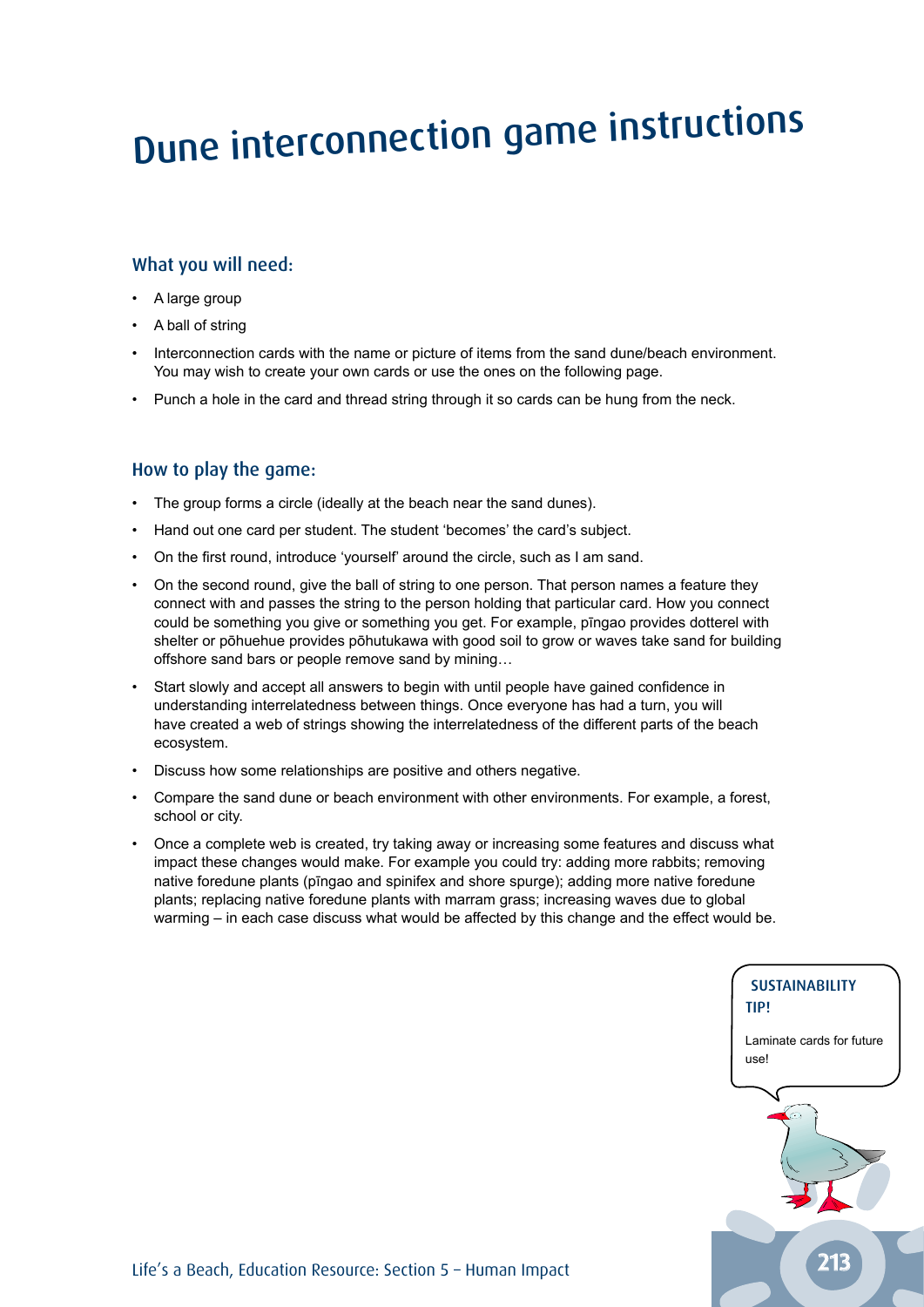# **Interconnection Game Cards**

| <b>Sand dune</b> | Pingao                              |
|------------------|-------------------------------------|
| <b>T</b> āne     | Kōwhangatara or<br>spinifex         |
| <b>Wāhine</b>    | Pōhuehue or<br><b>Muehlenbeckia</b> |
| Ra               | <b>Storm waves</b>                  |



 $\sim$ 

Life's a Beach, Education Resource: Section 5 - Human Impact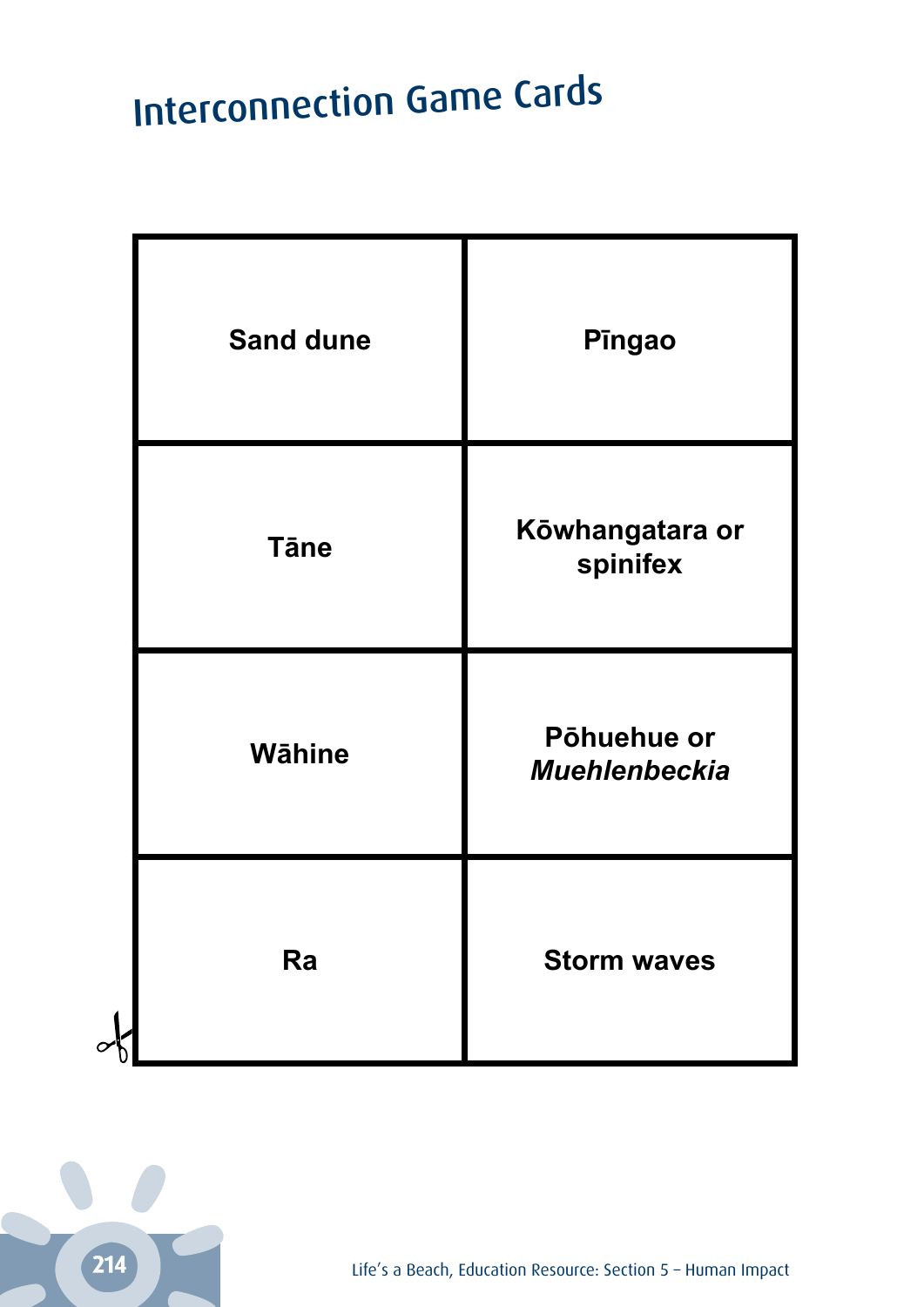| Rauparaha copper<br>butterfly                           | Pōhutukawa              |
|---------------------------------------------------------|-------------------------|
| <b>Rabbits</b>                                          | <b>Black back gulls</b> |
| Waiū-o-kahukura,<br>Euphorbia glauca or<br>shore spurge | <b>Ngaio</b>            |
| <b>Off-shore sand bars</b>                              | <b>Sand</b>             |

 $\alpha$